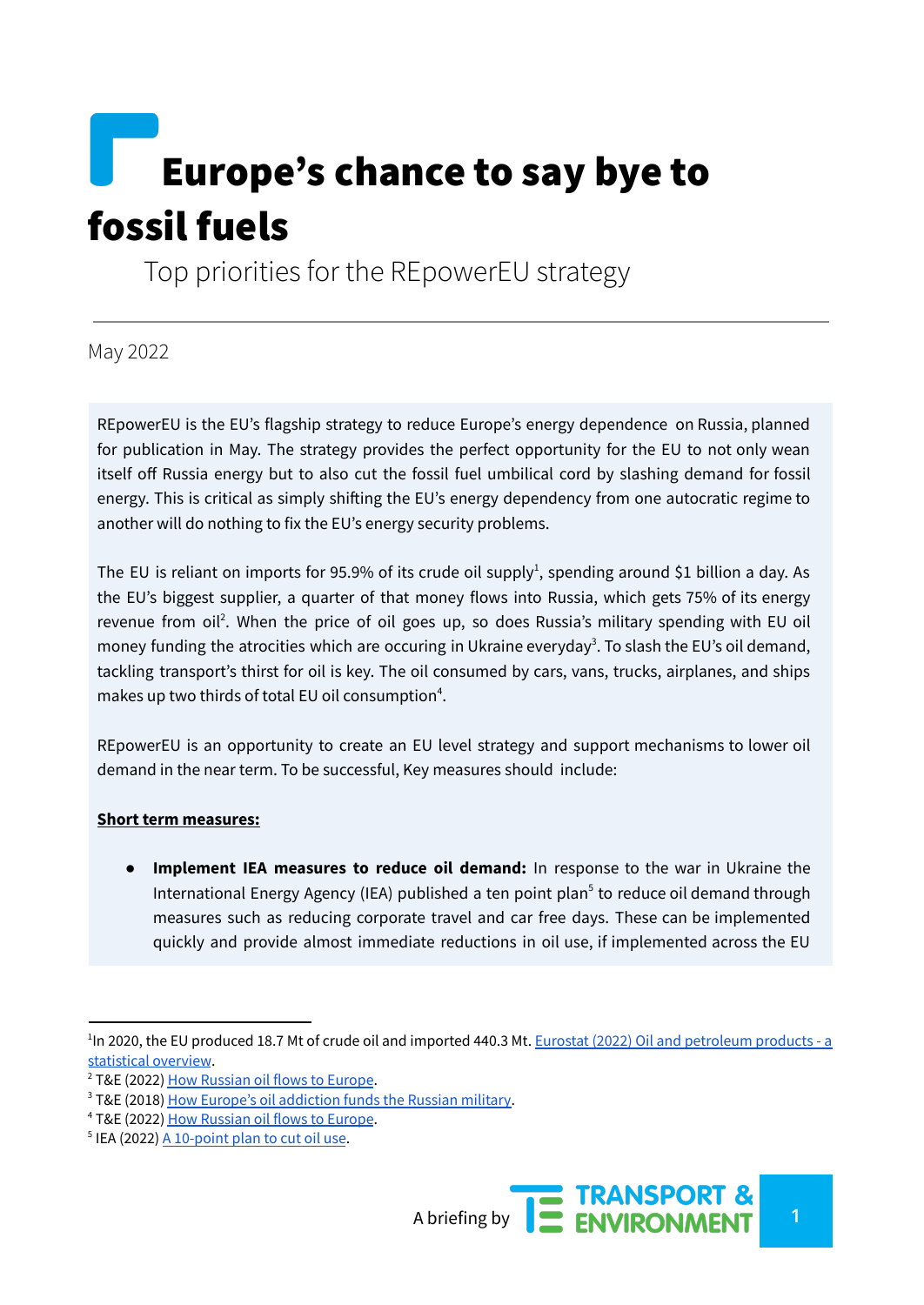they could save 11.8% of oil used in transport. To encourage Member States to take action, **REpowerEU should issue guidance to Member States to implement IEA's 10-point plan.**

● **Introduce measures to reduce truck fuel consumption:** In particular, **REpowerEU should ask Member States to immediately reduce truck speed limits from 90km/k to 80km/h.** This is one of the most effective and easiest to implement measures proposed by the IEA and would reduce fuel consumption by 5%. To reduce consumption by up to another 5% 6 , the **EU should introduce an incentive programme to retrofit aerodynamic devices to trucks with a legal in-use obligation to equip trucks operating in the EU by 2025** (a similar incentive scheme is already in place in Germany).

#### **Medium term measures:**

Medium term measures are essential for locking in a rapid and systemic transition away from oil in the transport system and these should be central to the REpowerEU strategy.

● **Accelerated corporate fleet electrification:** Cars are responsible for 30% of the EU oil consumption and corporate cars consume the majority share due to their higher mileage (2x private cars) and lack of incentives to drive sparingly. The business case for fleets is already there and RepowerEU should help unlock action faster across all companies. Rapid electrification of corporate fleets is the most effective tool for reducing oil demand from cars and vans faster.

**REpowerEU should propose a new EU regulation to require large fleets (more than 20 cars) to rapidly electrify new corporate registrations (50% electric by 2025) with a view to achieving 100% zero emission corporate car registrations in 2030. Alternatively (but less effectively) the same could be achieved by including corporate fleets in the Energy Efficiency Directive and requiring member states to put in place national measure to achieve similar ambition.**

● **Ambitious truck CO2 targets:**Trucks and buses together consume 19% of EU oil demand from transport. To reduce demand, CO2 standards are most effective, driving both innovation to reduce fuel consumption and bringing ZEVs to the market as CO2 standards have done for cars. Yet the current targets (-15% in 2025, -30% in 2030) hamper rather than accelerate the market, falling behind voluntary commitments made by truck makers (almost 50% ZEV in 2030). Voluntary announcements are not enough to guarantee that ZEV trucks hit EU roads quickly, only strong regulation will ensure investments are made and production lines adjusted to scale up supply, as is currently seen with electric cars . The review of the truck CO2 standards is planned for late 2022.

<sup>6</sup> Per fitted device.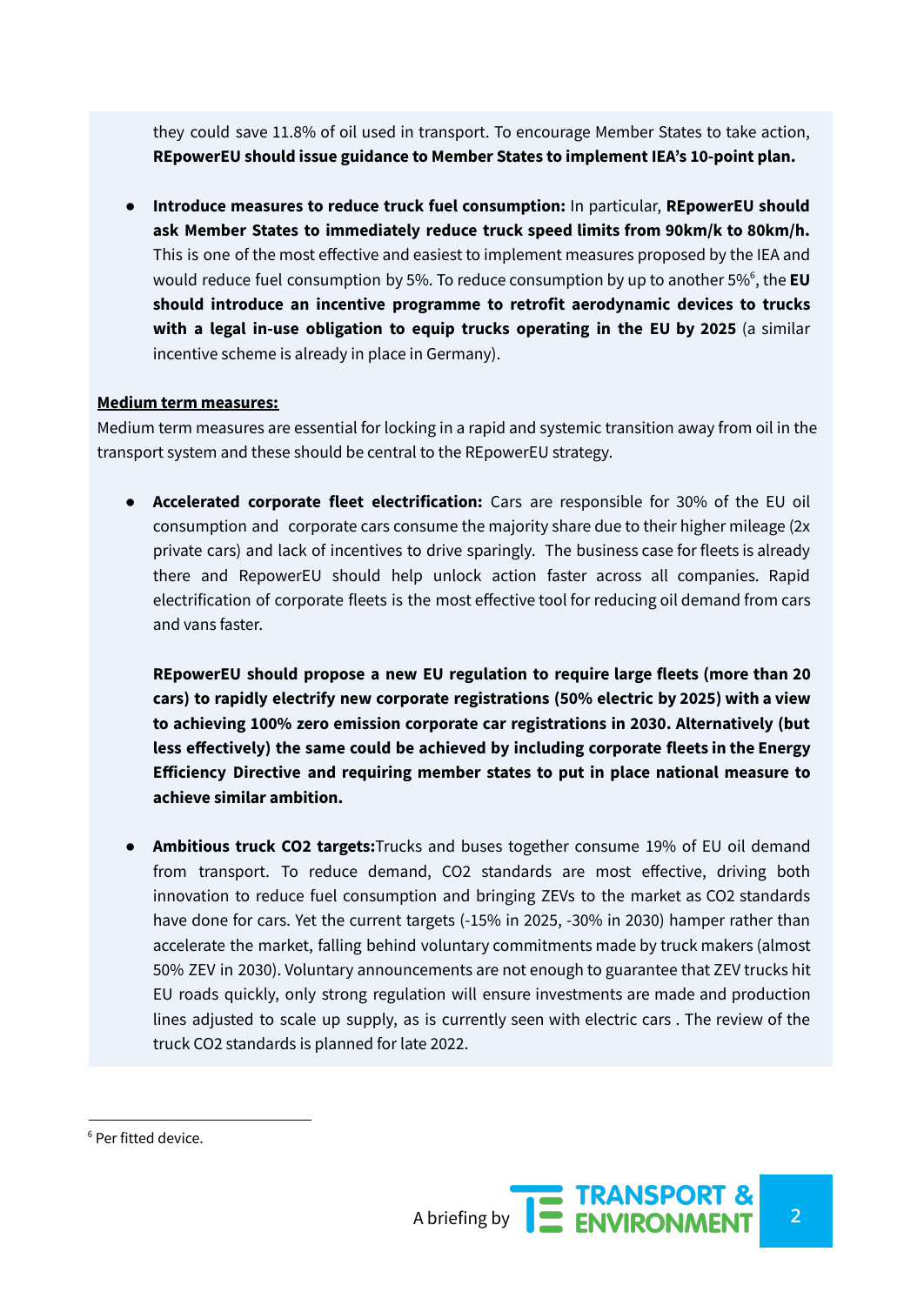**REpowerEU should already signal Commission's ambition to scale up zero emission trucks to ensure most trucks become zero emission from 2035. In addition, faster ramp up in the mid-term is key to allow truckmakers save fuel fast, so a new 30% reduction target 2027 target should be introduced and the 2030 target increased to 65%.** The higher ambition would reduce fuel consumption from trucks by 2% in 2025 and 19% in 2030 compared to 2019. **Buses should also be included in the targets, with only ZEV buses sold from 2027.**

#### **Long term measures:**

● **Reduced energy demand and e-fuel targets for shipping** Ships consume 12% of all oil used in transport. Shipping's oil demand can be reduced through efficiency measures such as speed reductions and through bringing fossil free e-fuels to the market.

**To ensure efficiency measures take place REpowerEU should require an amendment to the Energy Efficiency Directive to require a 41% reduction in fuel consumption by 2030 for both new and existing ships. It should also ensure e-fuels mandate a 6% sub-target for e-fuels in 2030 as part of FuelEU maritime to provide a business case for shipping e-fuels**.

● **Increased e-kerosene target for aviation:** Aviation costumes 4.1% of the oil used in transport and the most effective way to reduce the demand in the long term is to transition to fossil free e-kerosene.

**To enable a quicker transition than is currently envisaged, REpowerEU should include earlier and higher targets for e-kerosene of 0.04% in 2025 and 2% in 2030 than currently proposed by the Commission.**

Alongside the measures proposed to reduce oil demand outlined, REpowerEU must stay away from fake solutions which will do little to secure the EU's energy future but will have other potentially disastrous consequences. In particular **biofuels should not be included within REpowerEU as their use risks exacerbating the food crisis and damaging land set aside for rewilding. Instead, the Commission must recommend member states to suspend the use of crop biofuels immediately.**

**RepowerEU should also ensure the EU's fossil free transport future by securing materials needed to decarbonise transport** as China and the U.S. are already doing for key raw materials like nickel and lithium. For the EU to not fall behind REpowerEU must**:**

In the short term:

● Secure more sustainably sourced lithium and nickel short-term (to 2025) through diplomacy with resource rich democratic partners including Australia, Canada and Indonesia

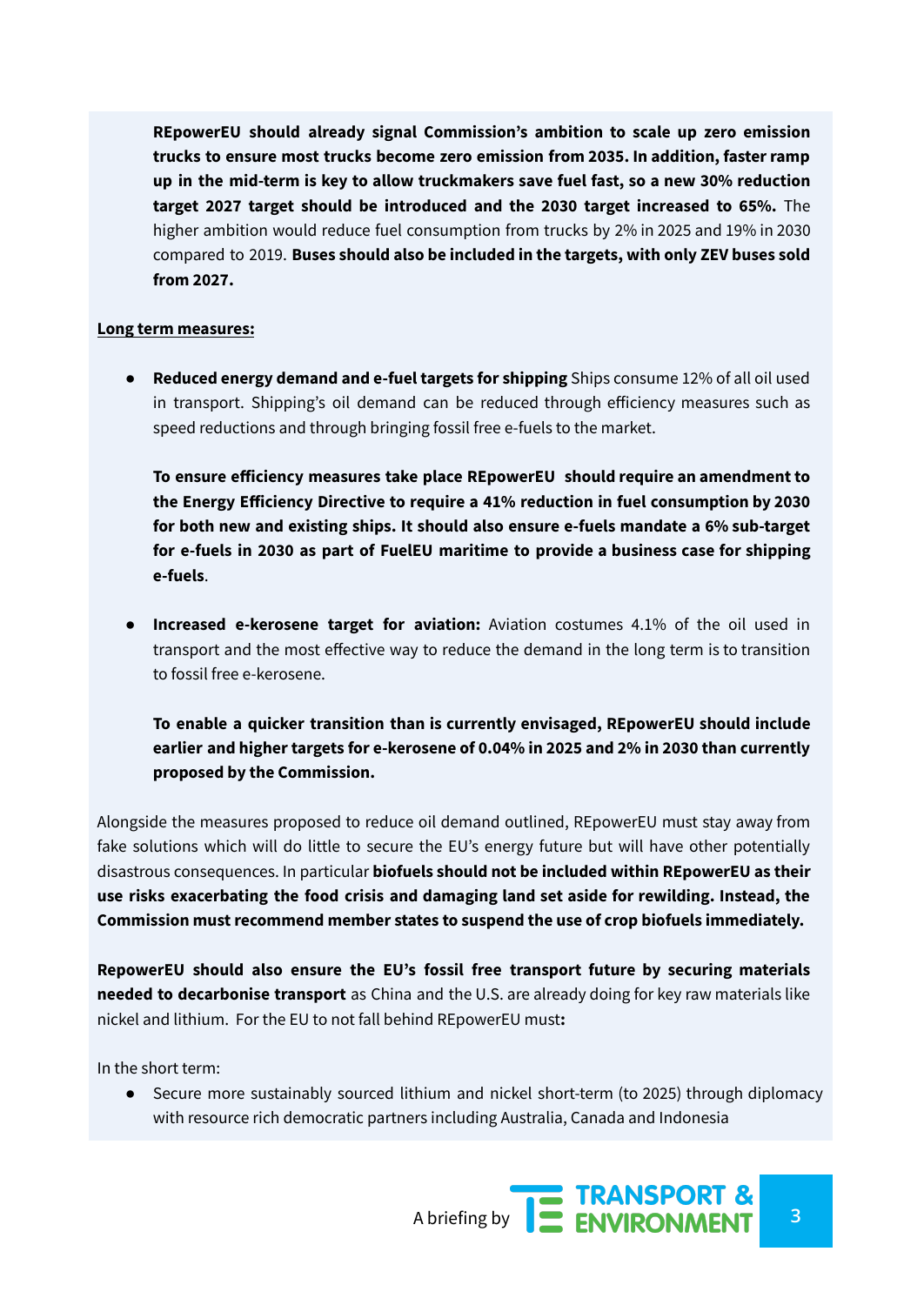- Convene businesses including the mining sector, to work together and ensure max volumes of planned supply are available on spot markets at competitive prices
- Consider joint purchasing and price guarantees if necessary

In the longer term, a centralized EU body on the supply and sustainability of critical metals should be set up.

Only by implementing measures now to reduce oil demand and securing the raw materials needed for clean transport can the EU end it's fossil fuel addiction and dependency on non-democratic regimes.

# 1. Introduction

REpowerEU is the EU's flagship strategy to reduce Europe's energy dependance on Russia, planned for publication on the 18th of May. The strategy provides the perfect opportunity for the EU to not only wean itself off Russia energy but to also cut the fossil fuel umbilical cord by slashing demand for fossil energy. Russia's invasion of Ukraine has highlighted the Bloc's dependence on fossil fuels from countries with a high geopolitical instability index and the risk that this poses to the EU's energy security. Simply shifting fossil fuel supply from one autocratic regime to another will do little to fix the problem. Only a rapid reduction in fossil fuel demand and move to clean, secure renewable energy sources will secure the EU's energy future and allow the EU to reach its climate goals.

For REpowerEU to be effective it is imperative that it includes oil and not only gas. In 2020, the EU was reliant on imports for 95.9% of its crude oil supply<sup>7</sup>, spending around \$1 billion a day. The dependency is particularly acute when it comes to Russia which is the EU's biggest oil supplier, responsible for a quarter of the EU's imports and earning Russia \$285 million a day. Oil exports are also critical to Russia's economy- 75% of the revenue that Russia gets from EU energy exports come from crude oil and its products, only a quarter come from gas<sup>8</sup>. Russia's oil revenues also fund the war in Ukraine, when oil revenues go up so does Russia's military spending<sup>9</sup>. Tackling the EU's oil dependency in REpowerEU is critical to making the EU energy independent.

Transport has a defining role to play in Europe's oil dependency. The oil consumed in transport - that is the fuel consumed by cars, vans, trucks, airplanes, and ships - makes up two thirds of total EU oil consumption. Road transport in particular consumes 50% of all of the EU's oil<sup>10</sup>. To reduce the EU's oil consumption it is critical to slash transport's oil demand in the short, medium and long term. To achieve this the Commission must present concrete plans for reducing transport's oil demand in the REpowerEU

<sup>&</sup>lt;sup>7</sup> In 2020, the EU produced 18.7 Mt of crude oil and imported 440.3 Mt. Eurostat (2022) Oil and [petroleum](https://ec.europa.eu/eurostat/statistics-explained/index.php?title=Oil_and_petroleum_products_-_a_statistic%20al_overview&oldid=315177) products a [statistical](https://ec.europa.eu/eurostat/statistics-explained/index.php?title=Oil_and_petroleum_products_-_a_statistic%20al_overview&oldid=315177) overview.

<sup>8</sup> T&E (2022) How [Russian](https://www.transportenvironment.org/wp-content/uploads/2022/03/20220303_russian_oil_in_the_EU.pdf) oil flows to Europe.

<sup>&</sup>lt;sup>9</sup> T&E (2018) How Europe's oil [addiction](https://www.transportenvironment.org/discover/how-europes-oil-addiction-funds-russian-military/) funds the Russian military.

<sup>&</sup>lt;sup>10</sup> T&E (2022) How [Russian](https://www.transportenvironment.org/wp-content/uploads/2022/03/20220303_russian_oil_in_the_EU.pdf) oil flows to Europe.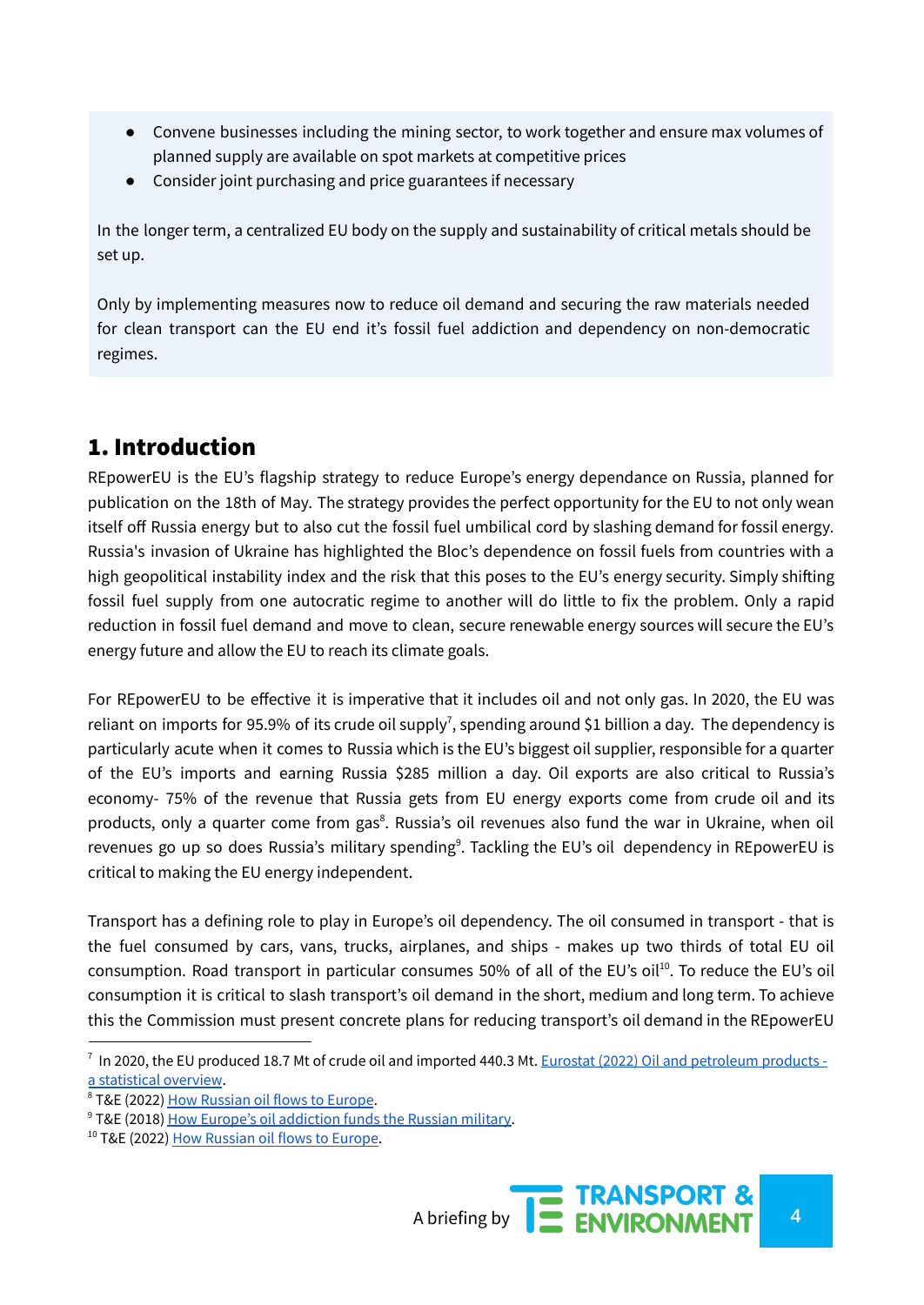strategy. This paper outlines the most important strategic objectives and policy recommendations which need to be included within REpowerEU to set the EU transport on a swift trajectory away from oil.

## 2. Key Strategic objectives:

#### 2.1 Biofuels should not be included in the strategy

Europe's biofuel lobby groups, namely the European Biodiesel Board (EBB) and European Renewable Ethanol (ePure) claim that increasing the use of food based biofuels will improve food and energy security<sup>11</sup>, helping the EU move away from imports of Russian oil.

Yet studies have repeatedly shown that biofuels are not a solution for powering transport with use of crop based biofuels driving deforestation and increasing CO2 emissions. In the aftermath of Russia's invasion of Ukraine, global grain and vegetable oil prices have reached record highs due to the country's leading global role in food production, exacerbating the food price crisis. The ongoing uncertainty caused by the war has kept prices high and is causing serious concern for food security across the world, risking food shortages and pushing millions of people into food poverty. At a time when the world is struggling to eat there is no room for the EU to burn food as fuel.

Europe currently turns 10,000 tonnes of wheat - the equivalent of 15 million loaves of bread- into ethanol for cars every day<sup>12</sup>. The Commission has already recognized the harm caused by biofuels on food security, in its recent Food security strategy<sup>13</sup>: "The Commission supports Member States in using possibilities to reduce the blending proportion of biofuels which could lead to a reduction of EU agricultural land used for production of biofuel feedstocks, thus easing pressure on the markets for food and feed commodities.".

There is also definitely no room to increase biofuel use or production especially if this involves farming land previously set aside for rewilding. Already today the EU's current biofuels consumption is estimated to require 4% of the EU's land area and 7.5% of the EU and UK's total copland combined. Replacing only 6.5% of the EU's crude oil, gasoline and diesel imports from Russia with biofuels made from rapeseed, corn and wheat- common biofuel and food crops in the EU- would require doubling this land area<sup>14</sup>, this is neither scalable or sustainable.

**As biofuel use is not a sustainable strategy for reducing reliance on Russian fossil fuels, biofuels should not be included within the REpowerEU strategy. Instead, the Commission must recommend member states to suspend the use of crop biofuels immediately.**

<sup>11</sup> Vackeová, S., (ePURE) and Noyon, X. (EBB) (2022) [RePowerEU:](https://www.epure.org/news/repowereu-biofuels-play-a-strategic-role-in-boosting-europes-energy-independence/) Biofuels play a strategic role in boosting Europe's energy [independence.](https://www.epure.org/news/repowereu-biofuels-play-a-strategic-role-in-boosting-europes-energy-independence/)

<sup>&</sup>lt;sup>12</sup> T&E. (2022) Food not fuel: Why [biofuels](https://www.transportenvironment.org/discover/food-not-fuel-why-biofuels-are-a-risk-to-food-security/) are a risk to food security.

 $<sup>13</sup>$  European Commission. (2022) [Safeguarding](https://ec.europa.eu/info/sites/default/files/food-farming-fisheries/key_policies/documents/safeguarding-food-security-reinforcing-resilience-food-systems.pdf) food security and reinforcing the resilience of food systems.</sup>

<sup>&</sup>lt;sup>14</sup> T&E. (2022) Food not fuel: Why [biofuels](https://www.transportenvironment.org/discover/food-not-fuel-why-biofuels-are-a-risk-to-food-security/) are a risk to food security.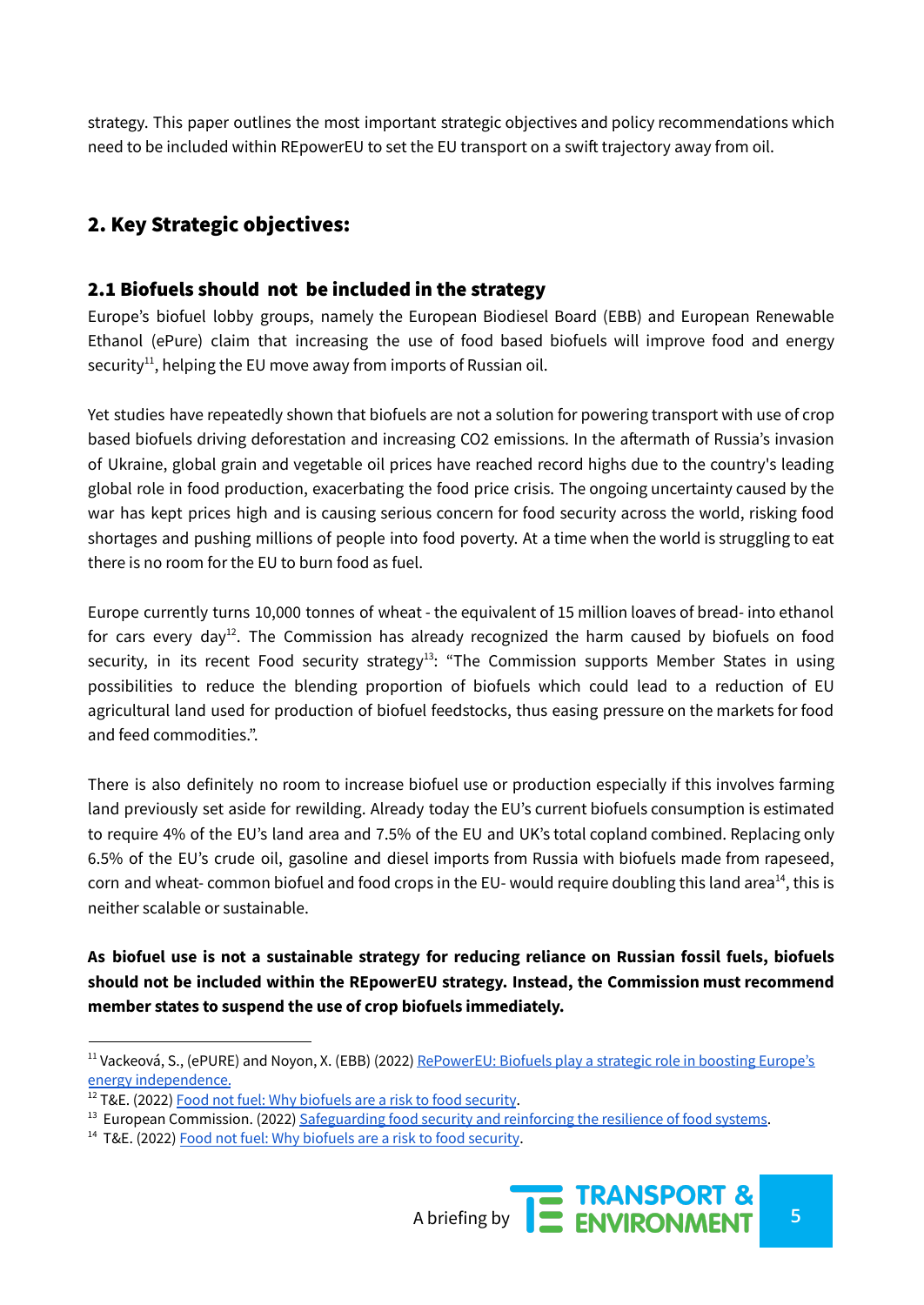#### 2.2 EU must secure raw materials to decarbonise transport

Since the invasion of Ukraine by Russia became a realistic possibility at the beginning of 2022, the EU has been fully focused on securing fossil fuel supplies from other non-democratic regimes including Saudi Arabia<sup>15</sup> and Qatar<sup>16</sup> in order to diversify supply from Russia. Yet focusing only on securing supplies of fossil fuels is short sighted; what is needed to wean the EU off fossil fuels altogether is securing supply of raw materials which are critical for building a fossil fuel free transport system. In this aspect the EU is falling behind in the geopolitical race.

In contrast to the EU' focus on fossil fuels, China is already using its diplomacy<sup>17</sup> and political clout to solve the current high raw materials costs of lithium, needed for batteries used in electric vehicles and electronics. In March 2022, the government convened lithium refiners, battery makers and OEMs to discuss lithium supply in order to balance the market and ensure prices return to sustainable levels for the domestic electric vehicle industry. Similarly the U.S. has invoked the Defense Production Act<sup>18</sup> to boost domestic production of metals needed to build electric vehicles including for lithium, nickel, cobalt, graphite and manganese to secure supply for the country's EV production.

Europe is falling behind and must take action, it is currently the 2nd biggest EV market globally and predicted to account for 33% of global sales in 2025 and 36% in 2030<sup>19</sup>. For EU car makers to succeed in the global EV race they must have access to the raw materials needed at prices which do not slow down the emobility momentum. **Therefore actions to secure critical raw materials for decarbonising the transport sector must be included within the REpoweEU strategy including:**

In the short term:

- **● Secure more sustainably sourced lithium and nickel short-term (to 2025) through diplomacy with resource rich democratic partners including Australia, Canada and Indonesia**
- **● Convene businesses including the mining sector, to work together and ensure max volumes of planned supply are available on spot markets at competitive prices**
- **● Consider joint purchasing and price guarantees if necessary**

**In the longer term, a centralized EU body on the supply and sustainability of critical metals should be set up.**

<sup>&</sup>lt;sup>16</sup> Fortune. (2022, 04, 30) This tiny country is making big money from Europe's [desperate](https://fortune.com/2022/04/30/qatar-lng-replace-russian-natural-gas/) search for natural gas to replace Russian [imports.](https://fortune.com/2022/04/30/qatar-lng-replace-russian-natural-gas/) <sup>15</sup> SBS News. (2022, 05, 03) The [European](https://www.sbs.com.au/news/article/the-european-union-is-set-to-ban-russian-oil-who-is-still-buying-it-and-who-has-stopped/udb4jht6y) Union is set to ban Russian oil. Who is still buying and who has stopped?

 $17$  Bloomberg. (2022, 03, 21) China tells EV battery chain it wants ['rational'](https://www.bloomberg.com/news/articles/2022-03-21/china-tells-ev-battery-chain-it-wants-rational-lithium-prices) lithium prices.

<sup>&</sup>lt;sup>18</sup> CNBC. (2022, 04, 01) Biden to invoke the Defense [Production](https://www.cnbc.com/2022/03/31/biden-to-invoke-defense-production-act-for-ev-battery-materials.html) Act for electric vehicle battery materials.

 $19$  LMC Automotive's Global Hybrid & Electric Vehicle Forecast (04 2021 update).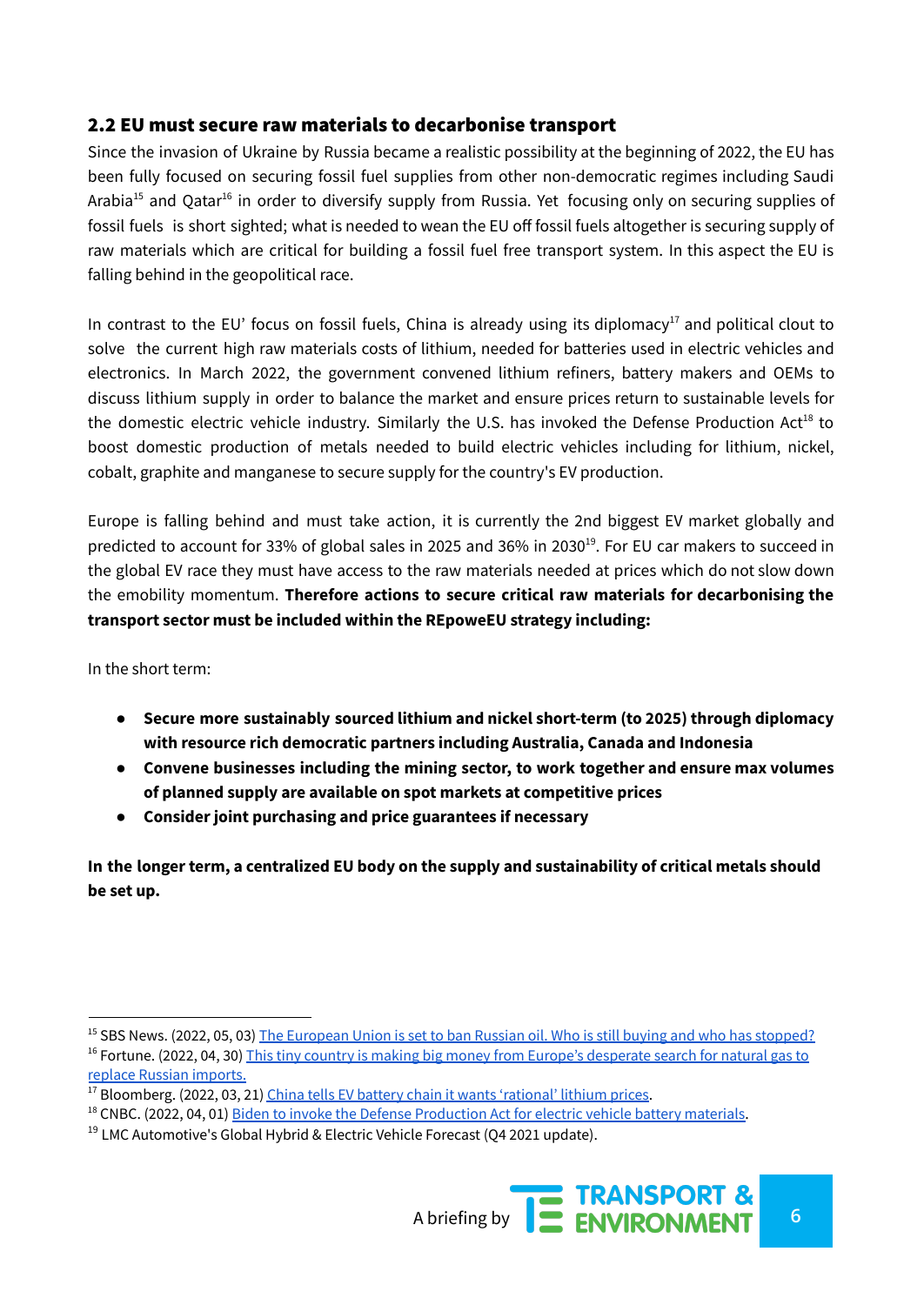## 3. Short term measures

Quickly reducing oil use is no longer purely a climate objective, it is an urgent moral imperative given the scale of human suffering being witnessed in Ukraine everyday. Short term measures are ways that we can rapidly reduce transports's oil consumption that can have an impact this year. Policies have been successfully applied during past energy emergencies (e.g. 1970's oil crisis) to achieve quick and sizable reductions. While many short term solutions are most effectively actioned at local, individual and corporate levels, European policies complemented by public awareness raising are needed to lead implementation of the measures across Europe.

#### 3.1 International energy agency measures to reduce oil demand

In response to the oil crisis brought on by the war in Ukraine the International Energy Agency (IEA) published a ten point plan<sup>20</sup> to reduce oil demand through short term measures which could be implemented quickly and providing almost immediate reductions in oil use. Recommendations include reduced speed limits, car-free Sundays and reduced corporate travel and if implemented could reduce transport oil demand by 11.8% $^{21}$ . Yet implementation of the measures across Europe has been limited to date with governments predominantly relying on individuals to take action. While many citizens want to show solidarity with Ukraine by saving energy, the primary responsibility to act lies with the EU and Member States. Only by enforcing measures across the EU, rather than relying on voluntary commitments, can the greatest oil saving can be achieved.

Therefore, T&E recommends that **the REpowerEU issues guidance to Member States to implement IEA's 10-point plan to cut oil use ahead of the peak summer travel period** when, under a business as usual scenario, oil use is set to soar and the proposed measures will have the largest impact.

### 3.2 Fuel efficiency measures for trucks

Particularly effective in slashing oil demand are short term measures aimed at trucks due to the high mileage of these vehicles, which are responsible for 17% of transport's oil use<sup>22</sup>. The following measures could be implemented almost immediately and both reduce fuel use and reduce freight costs supporting the EU logistics industry at a time of high fuel costs:

1. **Speed limits reduction from 90/km to 80 km/h, coupled with better enforcement:** This is the number one recommendation from the IEA's 10 point emergency programme and **can deliver up to 5% fuel savings 23** . It is easily implementable with many EU countries already having a truck

<sup>&</sup>lt;sup>20</sup> IEA (2022) <u>A [10-point](https://www.iea.org/reports/a-10-point-plan-to-cut-oil-use) plan to cut oil use</u>.

 $21$  T&E analysis of IEA measures for the EU.

<sup>&</sup>lt;sup>22</sup> T&E analysis of Eurostat data.

<sup>&</sup>lt;sup>23</sup> According to a 2014 study by TNO, Transport & Mobility Leuven (TML), CE Delft, in real world conditions, limiting the speed from 90 km/h to 80 km/h would reduce the consumption by 4%-6% (EU27 wide fleet average excluding urban roads).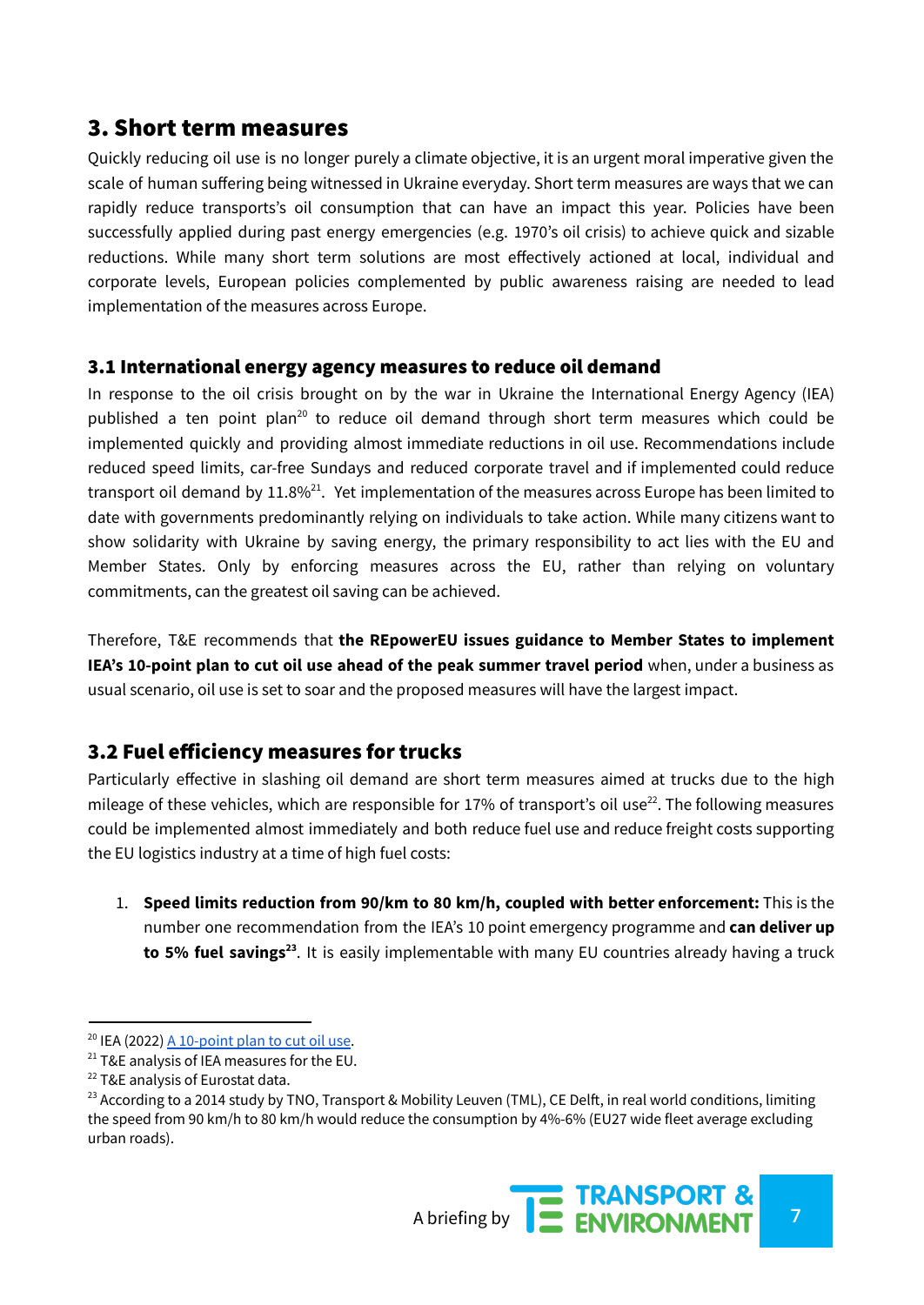speed limit of 80 km/h, however in many cases this is poorly enforced $^{24}$  partly due to truck speed limiting devices being set at 90 km/h as per the EU directive<sup>25</sup>.

**RePower EU should issue guidance on Member States to immediately reduce and effectively** enforce a lower speed limit of 80 km/h for trucks and for a review of the Directive for speed **limiting devices 26 to reduce the speed limit from 90 to 80 km/h permanently.**

2. **Trailer modernisation programme:** Trailers can be fitted with aerodynamic devices on the sides, rear and cab these **can deliver a 2-5% saving each 27** . EU rules have allowed for the use of these devices since 2019. Yet contrary to the U.S., few EU hauliers have so far invested in these fuel saving devices<sup>28</sup>. With a payback period of less than 1 year, there is a clear need to address this market failure as soon as possible with regulation.

**RepowerEU should introduce an incentive programme, similar to a scheme already implemented in Germany which covers up to 60% of the cost 29 for aerodynamic devices, combined with a legal requirement to equip trucks operating in the EU with aerodynamic devices by 2025 to ensure whole fleet coverage. The estimated cost of the incentive programme would be €450 million and could be funded from the Just Transition Fund or another programme from the EU budget 30 .**

3. **Efficient tyres:** The best performing tyres can save up to 5%-8% compared to a mid-range tyre 31 and when combined with a tyre pressure monitoring the savings by a few additional percentage points 32 .

#### **RepowerEU should require the mandatory use of the most fuel efficient performing tyres by 2025 via the Tyre Labeling Regulation 33 .**

33 (EU) 2020/740



<sup>&</sup>lt;sup>24</sup> For example, in Brandenburg, Germany, trucks averaged 88 km/h on selected road sections despite the 80 km/h speed limit. See: [https://brandenburg.de/cms/media.php/lbm1.a.2239.de/studie\\_tempolimit.pdf](https://brandenburg.de/cms/media.php/lbm1.a.2239.de/studie_tempolimit.pdf)

<sup>&</sup>lt;sup>25</sup> Directive 92/6/EEC

<sup>26</sup> Directive 92/6/EEC

<sup>&</sup>lt;sup>27</sup> ICCT. (2017) <u>Market penetration of fuel efficiency [technologies](https://theicct.org/wp-content/uploads/2021/06/HDV-market-penetration_ICCT_White-Paper_050917_vF_corrected.pdf) for heavy-duty vehicles in the European Union, The</u> [United](https://theicct.org/wp-content/uploads/2021/06/HDV-market-penetration_ICCT_White-Paper_050917_vF_corrected.pdf) States and China.

<sup>&</sup>lt;sup>28</sup> ICCT. (2017) <u>Market penetration of fuel efficiency [technologies](https://theicct.org/wp-content/uploads/2021/06/HDV-market-penetration_ICCT_White-Paper_050917_vF_corrected.pdf) for heavy-duty vehicles in the European Union, The</u> [United](https://theicct.org/wp-content/uploads/2021/06/HDV-market-penetration_ICCT_White-Paper_050917_vF_corrected.pdf) States and China.

<sup>&</sup>lt;sup>29</sup> BMDV (2022) BMDV legt nationales [Flottenaustauschprogramm](https://www.bmvi.de/SharedDocs/DE/Artikel/StV/Strassenverkehr/bmdv-legt-nationales-flottenaustauschprogramm-fuer-lkw-auf.html) für Lkw auf.

 $30$  The scheme should be limited to 500,000 of the latest vehicles (new or less than two years old) to maximize lifetime fuel savings. The scheme should issue a €900 voucher per aerodynamic device. Total incentive should be capped at €500k per fleet to ensure accessibility for SME's.

 $31$  According to ICCT, class A for both tractor and trailer would get you between 5% (RD) and 8.4% fuel reduction (LH) compared to class C today. ICCT. (2017) Fuel efficiency technology in European [Heavy-duty](https://theicct.org/wp-content/uploads/2021/06/EU-HDV-Tech-Potential_ICCT-white-paper_14072017_vF.pdf) vehicles: baseline and potential for the 2020-2030 [timeframe](https://theicct.org/wp-content/uploads/2021/06/EU-HDV-Tech-Potential_ICCT-white-paper_14072017_vF.pdf).

 $32$  OptiTire from ZF can deliver up to 2%: https://www.zf.com/products/en/cv/products\_64587.html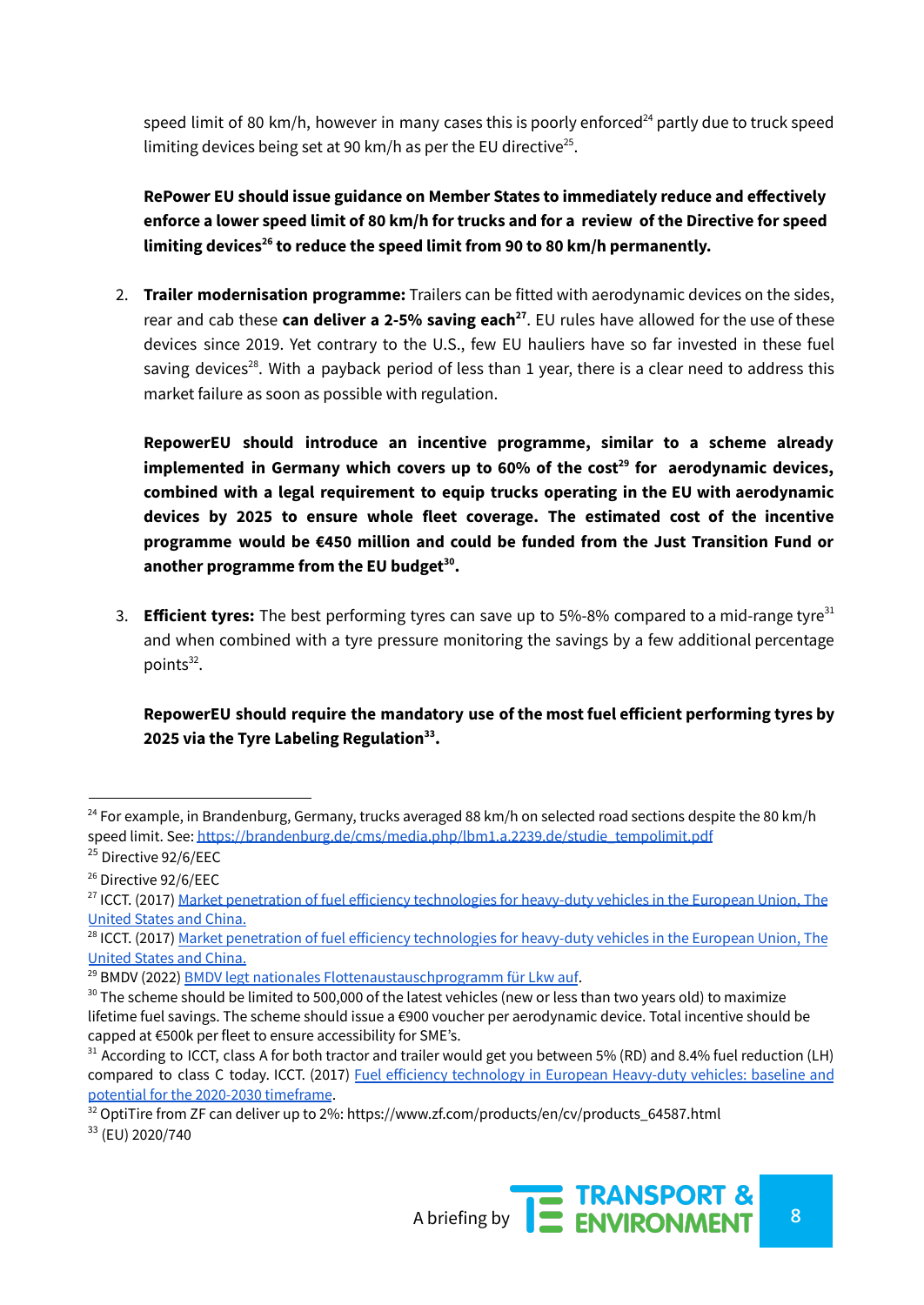4. **Eco-driving:** Putting in place a training programme on eco-driving could **reduce oil consumption by an average of 5%<sup>34</sup>** . The payback period of an eco-driving training seminar for individual drivers is less than a year and therefore represents a very cost effective measure.

**RePower EU should issue guidance on Member States to immediately put in place eco-driving programme guidelines which transport companies above a certain size would have the obligation to put in place within 1 year.**

## 4. Medium term measures

Medium term measures are essential for locking in a rapid and systemic transition away from oil in the transport system with the implementation of measures most effective at the EU level so these measures should be central to the REpowerEU strategy.

## 4.1 Accelerated corporate fleet electrification

Cars are responsible for 30% of the EU oil consumption<sup>35</sup> and corporate cars consume the majority share. On average, they are driven over twice as many kilometers in a year as private cars (27,000 km vs 12,000 km)<sup>36</sup>, are larger, heavier vehicles and as fuel is often paid for by the corporation there is no incentive to drive sparingly. Therefore, to reduce oil demand from the EU's car fleet specifically targeting corporate cars would be the most effective. Since electric cars are the most effective option for reducing car oil demand, regulation to swiftly increase the uptake of electric vehicles within corporate fleets is needed. **REpowerEU is the opportunity to implement this either through a new EU Fleets Regulation mandated through the car CO2 standards or the Emergency Efficiency Directive:**

1. **EU Fleets Regulation:** Just as the CO2 standards have worked to ensure a supply of BEVs in the EU, a Zero Emission Vehicle (ZEV) mandate for corporate fleets would ensure strong demand for BEVs. This demand will be from corporate fleets who are best placed to make the upfront investments and benefit from the lower total cost of ownership generated by electric vehicles.

**REpowerEU should require any company with a vehicle fleet size of 20 cars or more to reach 50% zero-emission vehicles in its new purchases by 2025, and 100% by 2030. For vans and LCVs, all companies (of any size) should be mandated to reach the same level of 50% zero-emission vehicles by 2025, and 100% by 2030. This should be implemented via a new ZEV Fleets Regulation mandated in the car CO2 standards. This would reduce oil demand by 16% vs. proposed CO2 standards.**

<sup>&</sup>lt;sup>34</sup> ICCT literature review of eco-driving pilot programs and studies found that fuel savings for truck fleets can range from 3.5% to 30%. This wide variance in results can be explained by differences in driver experiences and profiles, data collection, monitoring and reporting methods, choice of metrics and goals, time frame of studies, and baseline measurements. For Europe the meta-study finds even higher potential (9.4%). ICCT (2021) Truck [eco-driving](https://theicct.org/sites/default/files/publications/eco-driving-latam-EN-apr2021.pdf) [programs.](https://theicct.org/sites/default/files/publications/eco-driving-latam-EN-apr2021.pdf)

<sup>35</sup> T&E analysis of Eurostat data.

<sup>36</sup> Dataforce (2020). Transport & [Environment](https://www.transportenvironment.org/discover/company-cars-how-european-governments-are-subsidising-pollution-and-climate-change/) Company Car Report.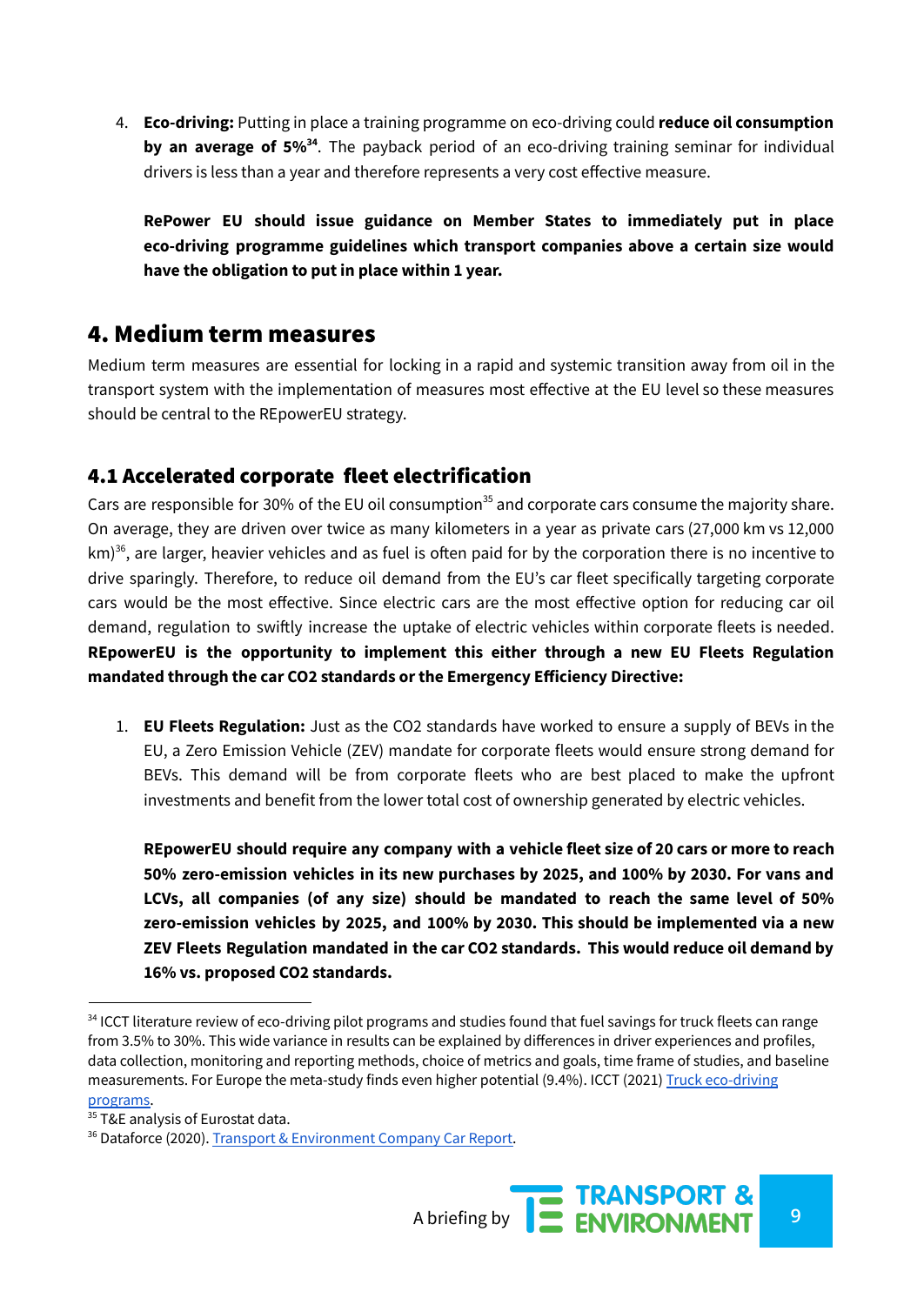**2. Energy Efficiency Directive (EED):** While a ZEV mandate presents the most straightforward instrument for electrifying corporate fleets, an alternative instrument is a specific mandate for corporate fleets in the EED. In addition to the existing obligation placed on public bodies' to reduce their total final energy consumption found in Article 5 of the EED, a specific measure should target the fuel consumption of new light-duty vehicles operated by all public bodies as well as corporate fleets with more than 20 vehicles.

**REpowerEU should require a fuel consumption reduction of 50% by 2025 and 100% by 2030 (i.e. a zero-emission fleet) for light-duty vehicles operated by public bodies. Moreover, the EED should also require member states to put in place measures targeting corporate fleets with more than 20 vehicles: the fuel consumption from the light-duty and heavy-duty vehicles should be equivalent to a 20% reduction by 2025 and a 50% reduction by 2030 compared to the fuel used by those vehicles in 2021. This would reduce oil demand by 14 % vs. proposed CO2 standards**

While these policies are more ambitious than the Commission's CO2 proposal, many companies have already committed to 100% zero-emission vehicles for their new registrations by 2030. Some companies including very large fleets - have gone further to commit to 100% zero-emission vehicles for their entire fleet of existing vehicles by 2030 (e.g. ABB, Austrian Post, Deloitte, EDF Group, GlaxoSmithKline, Iberdrola, Novo Nordisk, Siemens) and leading companies have raised the bar higher by committing to an entirely electric fleet by 2025 (e.g. AstraZeneca, IKEA, Orsted, T-Systems). Placing regulation on corporate fleets ensures that these commitments go ahead and fleet operators which have yet to make electrification commitments take action.

#### 4.2 Ambitious truck CO2 targets

Trucks and buses together consume 19% of EU oil demand from transport<sup>37</sup>. To reduce this demand in the mid and long term, CO2 standards for trucks and buses are key, driving both innovation to reduce fuel consumption and bringing zero emission trucks to the EU market as CO2 standards have done for cars.

Yet the current CO2 targets for trucks hamper rather than accelerate the market, requiring only a 15% reduction in fuel consumption by 2025 and 30% by 2030 which falls far short of the electrification announcements made by truckmakers. All major truckmakers (including Scania, MAN, Daimler, Volvo) have announced series production of electric trucks with 400-500 km range and fast charging ability from 2024 and aim to sell around 50% of zero emission trucks in 2030. This is equal to over 600,000 zero emission trucks on the road by 2030<sup>38</sup>.

However, the voluntary announcements are not enough to guarantee that sufficient zero emission trucks hit EU roads in the mid to late 2020's. Only strong regulation can ensure these trucks are placed on the

<sup>&</sup>lt;sup>37</sup> T&E analysis of Eurostat data.

<sup>&</sup>lt;sup>38</sup> T&E (2022) Review of the HDV CO2 [standards](https://www.transportenvironment.org/wp-content/uploads/2022/02/2022_02_TE_HDV_CO2_consultation_response_final.pdf).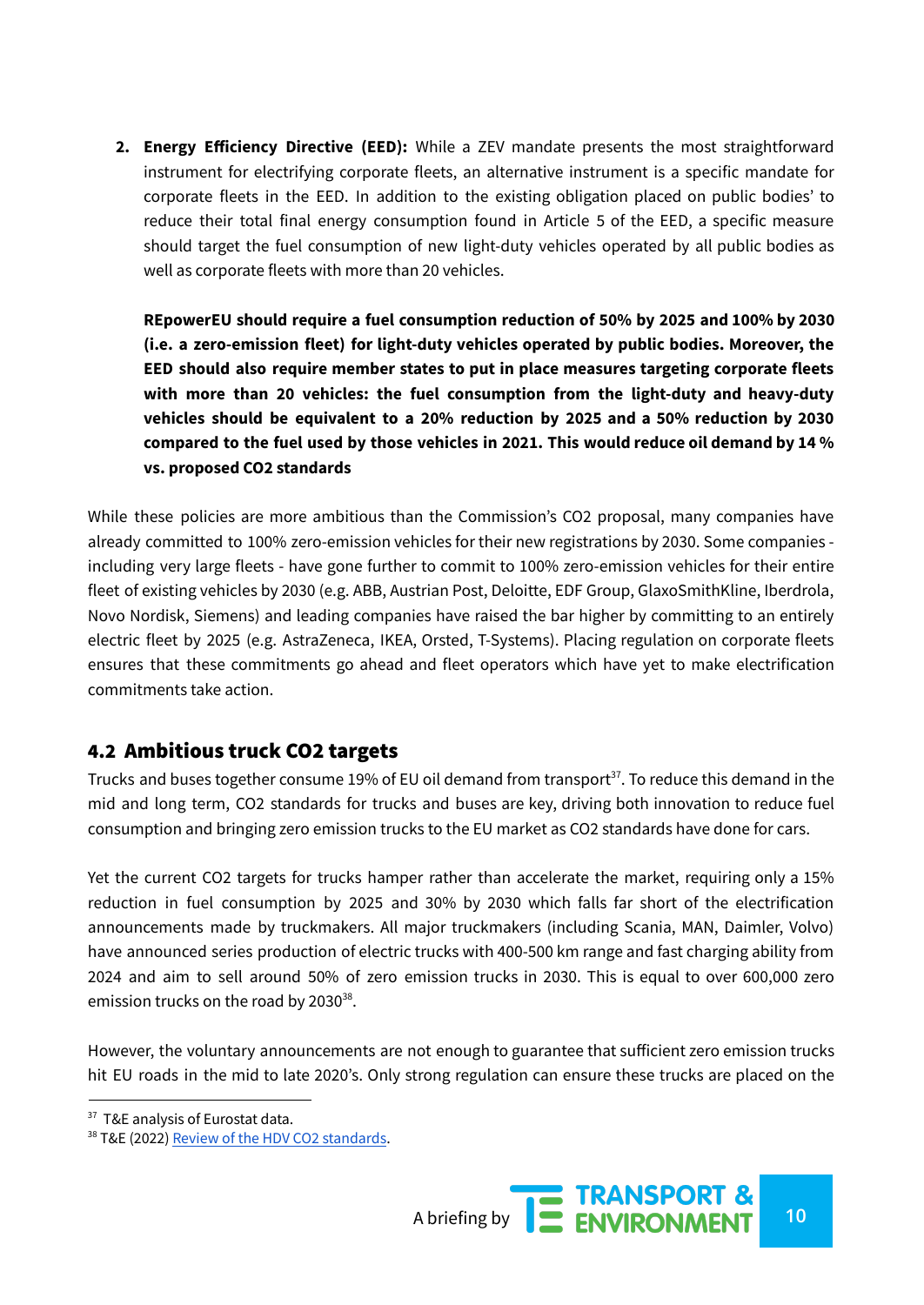market and reduce the EU's oil dependency in this segment. Critically, a phase out data for internal combustion engined trucks, as has been proposed by the Commission for cars, is needed to dearcobinse the sector and wean it off fossil fuels by 2050 in line with the EU's net zero targets. Since the average age of a EU truck is almost 15 years<sup>39,40</sup>, the last combustion engined truck should not be sold later than 2035, this is feasible from a technological and cost perspective, including for long-haul trucks $^{41}$ .

**REpowerEU should ensure that the 2022 review of CO2 standards significantly increases regulatory** ambition. The 2027 target should be increased to 30%, the 2030 target to 65% and in 2035, all new **trucks need to be zero emission. The higher ambition would reduce fuel consumption from trucks by 2% in 2025 and 19% in 2030 compared to 2019.**

The HDV CO2 standards should also be extended to cover all heavy duty vehicle categories, including buses. **RePowerEU should ensure that the 2022 review of the CO2 standards covers buses and that by 2027 all new urban buses should be zero emission.**

## 5 . Long term measures

Long term measures are needed to completely eliminate EU oil demand from the transport sector by 2050 at the latest. Setting these policies now is key to prepare and give ample time to the EU industry to deliver a truly sustainable transport system which no longer depends on fossil fuel imports. Here we outline the three key policies that should be included within REpowerEU to set shipping and aviation on the correct trajectory. For these sectors a full transition away from fossil fuels will require an ambitious strategy for hydrogen electrolysers powered by dedicated renewable electricity sources to create the sustainable and scalable fuels the sectors need.

### 5.1 Fuel efficiency for shipping

Ships are a significant source of oil consumption and emissions in the EU. In 2019, EU shipping consumed 12.2% of all transport fuel<sup>42</sup>. The shipping sector can be inefficient compared to technological and operational potential, with ships sailing quickly to their destination only to join a queue outside the port and the sector demonstrates a lack of willingness to uptake other energy saving technologies such as wind-sails. Shipping fuels will be regulated by the upcoming FuelEU regulation. However, as the regulation only considers fuels and in its current form only requires a 6% reduction in fuel GHG intensity in 2030 compared to a 2020 baseline, it misses the large potential that efficiency measures can make to reduce oil or gas consumption<sup>43</sup>.

<sup>&</sup>lt;sup>39</sup> European Commission (2013). Transport data collection supporting the [quantitative](https://traccs.emisia.com/) analysis of measures relating to [transport](https://traccs.emisia.com/) and climate change (TRACCS).

<sup>40</sup> ACEA (2022). Report – [Vehicles](http://link) in use, Europe 2022.

<sup>&</sup>lt;sup>41</sup> T&E (2022). Why the future of [long-haul](https://www.transportenvironment.org/discover/why-the-future-of-long-haul-trucking-is-battery-electric/) trucking is battery electric.

<sup>&</sup>lt;sup>42</sup> T&E analysis of Eurostat data.

<sup>43</sup> T&E. (2022) FuelEU Maritime: T&E analysis and [recommendations.](https://www.transportenvironment.org/wp-content/uploads/2022/02/TE-Report-FuelEU-Maritime-1.pdf)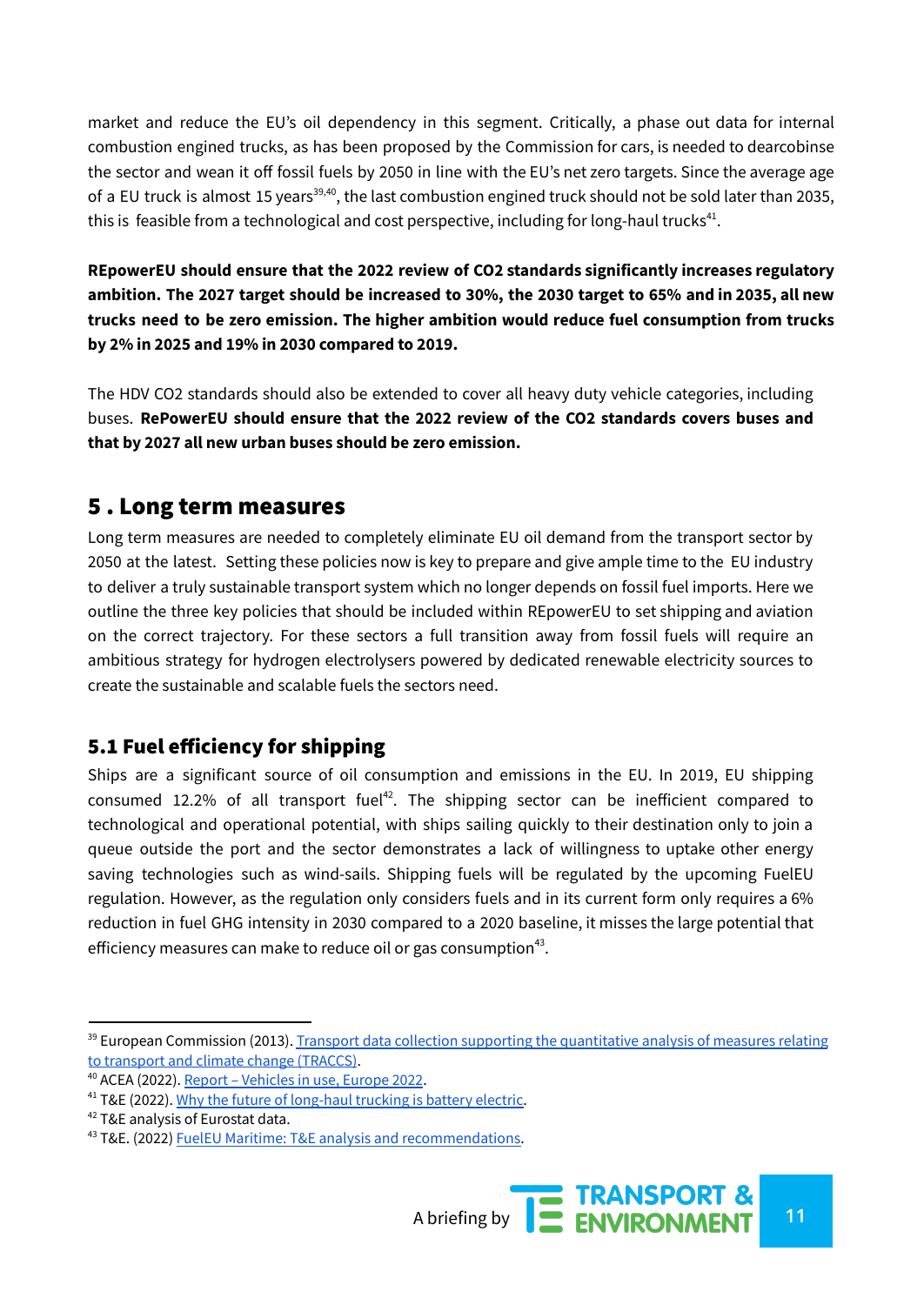There are several ways to achieve operational efficiency improvements, which can reduce fuel use in the sector by up to 30%. Speed reductions is a compelling measure to quickly cut fuel use in the sector. A 20% reduction in operational speed would reduce fuel consumption by around 34%<sup>44</sup>, that can be further increased by more digitalisation of journeys and port capacities. Installation of technology such as propeller optimisation, hull optimisation, and improvements to engines and boilers can further reduce consumption and can be achieved by mandating EU-level operational energy efficiency standards that define maximum permissible energy consumption per tonne nautical mile (MJ/t-nm) per ship type and size<sup>45</sup>.

**To deliver energy efficiency improvements in shipping, REpowerEU should require an amendment to the Energy Efficiency Directive or propose alternative mechanisms to require a 41% reduction in fuel consumption by 2030 for both new and existing ships, to apply at fleet level 46 .**

## 5.2 E-fuel sub-quota for shipping

Alongside shipping efficiency measures sustainable and scalable renewable fuels are needed to phase out the sector's fossil fuel dependency. Yet the Commission's current proposal for a FuelEU Maritime Regulation- the legislation ostensibly aimed at increasing the use of sustainable fuels in EU shipping undermines the REpowerEU objective of reducing dependency on fossil fuels by switching shipping dependency from oil mainly to gas instead of renewables. This will deliver little if any real world climate benefit, only locking shipping into a fossil fuel dependency. This is because until 2039 (and sometimes until 2046), the proposed Commission greenhouse gas reduction target can be met with LNG powered ships, a cheaper alternative than switching to fossil free e-fuels. The result is that in 2035 almost 40% of shipping might be be reliant on gas<sup>47</sup>.

It makes no sense to swap one fossil fuel dependency for another. To put shipping on a pathway which reduces its energy dependence on fossil fuels, bringing sustainable shipping e-fuels to the market is key. To do this a sub-target for shipping e-fuels is needed to provide a business case for shipping e-fuels kicking-off the industry and providing an alternative to fossil fuels.

To achieve this REpowerEU must commit to mandating a 6% sub-target for e-fuels in 2030 as part of FuelEU maritime to provide a demand guarantee. This would ensure the business case for shipping e-fuels, kick off the supply chains and provide a sustainable alternative to fossil fuels-based pathway. This would also contribute to cutting at least 2 Million tonnes of oil equivalent of Russia-originated fuel oil and/or LNG supplies for European shipping and deliver investment in 7.5-8.6 GW of electrolyser capacity by 2030.

<sup>&</sup>lt;sup>44</sup> CE Delft (2019) Study on methods and [considerations](https://cedelft.eu/wp-content/uploads/sites/2/2021/03/CE_Delft_7M92_Study_on_methods_and_considerations_for_the_determination_of_greenhouse_gas_Def.pdf) for the determination of greenhouse gas emission reduction targets for [international](https://cedelft.eu/wp-content/uploads/sites/2/2021/03/CE_Delft_7M92_Study_on_methods_and_considerations_for_the_determination_of_greenhouse_gas_Def.pdf) shipping.

<sup>45</sup> Transport & Environment (2021) Decarbonising European Shipping. [Technological,](https://www.transportenvironment.org/wp-content/uploads/2021/07/202104_Shipping_Technological_Roadmap_to_Decarbonization.pdf) operational, and legislative [roadmap.](https://www.transportenvironment.org/wp-content/uploads/2021/07/202104_Shipping_Technological_Roadmap_to_Decarbonization.pdf)

 $46$  The baseline should be set based on data from EU MRV Regulation (2015/757).

<sup>47</sup> T&E. (2022) FuelEU Maritime: T&E analysis and [recommendations.](https://www.transportenvironment.org/wp-content/uploads/2022/02/TE-Report-FuelEU-Maritime-1.pdf)